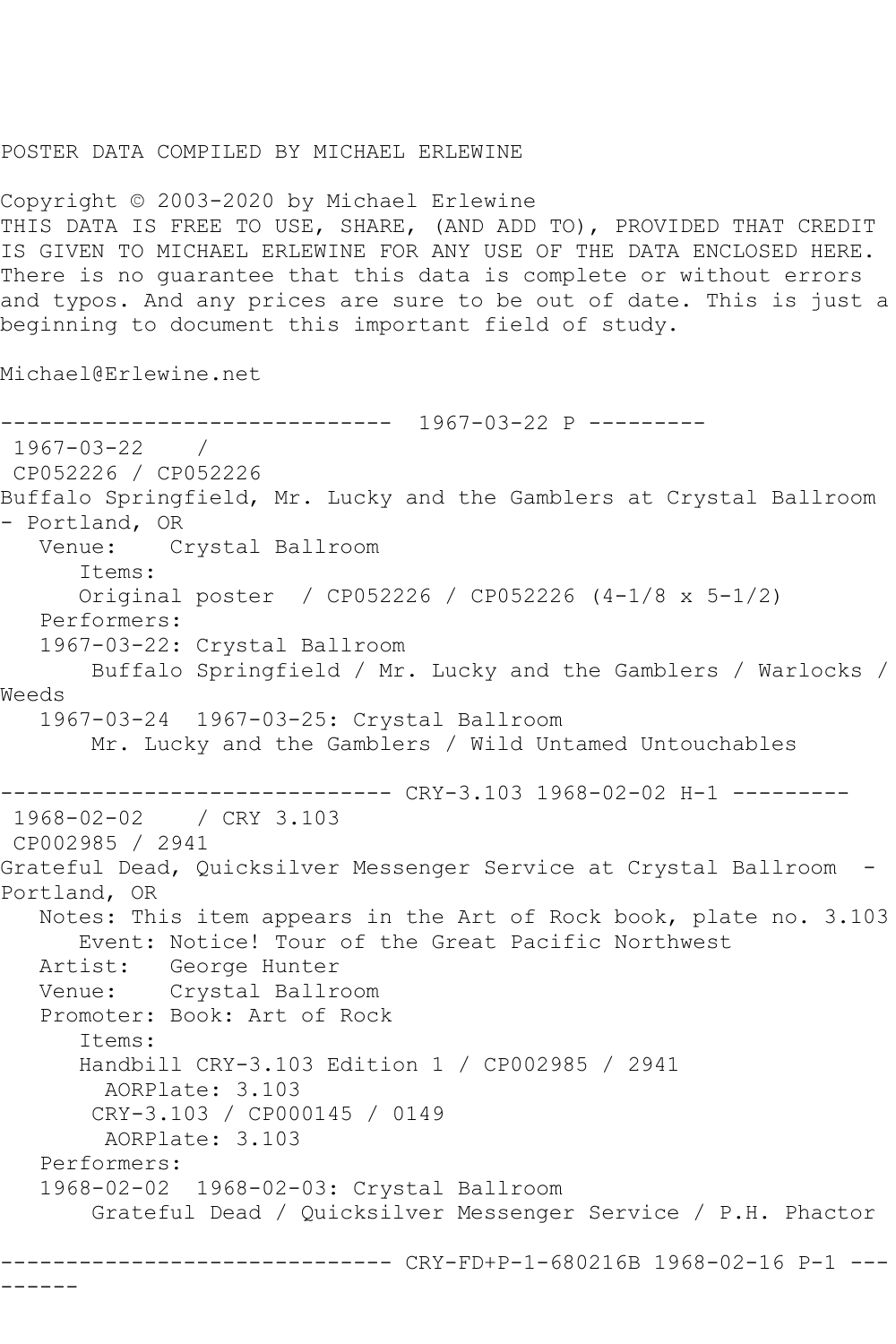1968-02-16 / CRY FD+P-1-680216B CP000527 / 0532 Blue Cheer, Nazzerine Blues Band at Crystal Ballroom - Portland, OR Artist: De Waide Venue: Crystal Ballroom Promoter: Family Dog Presents Items: Original poster CRY-FD+P-1-680216B Edition 1 / CP000527 / 0532  $(4-3/8 \times 6)$  Performers: 1968-02-16 1968-02-17: Crystal Ballroom Blue Cheer / Nazz-Are Blues Band / W. Burnside ------------------------------ CRY-FD+ 1968-02-23 P --------- 1968-02-23 / CRY FD+ CP061813 Weeds, Now the Lollipop Shop at Crystal Ballroom - Portland, OR Venue: Crystal Ballroom Items: Original poster CRY-FD+ / CP061813 Performers: 1968-02-23: Crystal Ballroom Weeds / Now the Lollipop Shop / DR. P. H. Martin's Magic Medicine Show ------------------------------ CRY-FD+ VP-3 1968-03-01 P-1 --------- 1968-03-01 / CRY FD+ VP-3 CP002148 / 2139 Quicksilver Messenger Service, Nazz-Are Blues Band at Crystal Ballroom - Portland, OR Venue: Crystal Ballroom Promoter: Family Dog Presents Items: Original poster CRY-FD+ VP-3 Edition 1 / CP002148 / 2139 Description: 1 original (14 x 24-7/8) Handbill CRY-FD+ VP-3 Edition 1 / Description: ame image as poster.  $(4-1/8 \times 6-3/4)$  Performers: 1968-03-01 1968-03-02: Crystal Ballroom Quicksilver Messenger Service / Nazz-Are Blues Band / DR. P. H. Martin's Magic Medicine Show / Family Dog ------------------------------ CRY-FD+ 1968-03-08 P-1 --------- 1968-03-08 / CRY FD+ CP000108 / 0109 Charlatans, Alexander's Timeless Bloozband at Crystal Ballroom - Portland, OR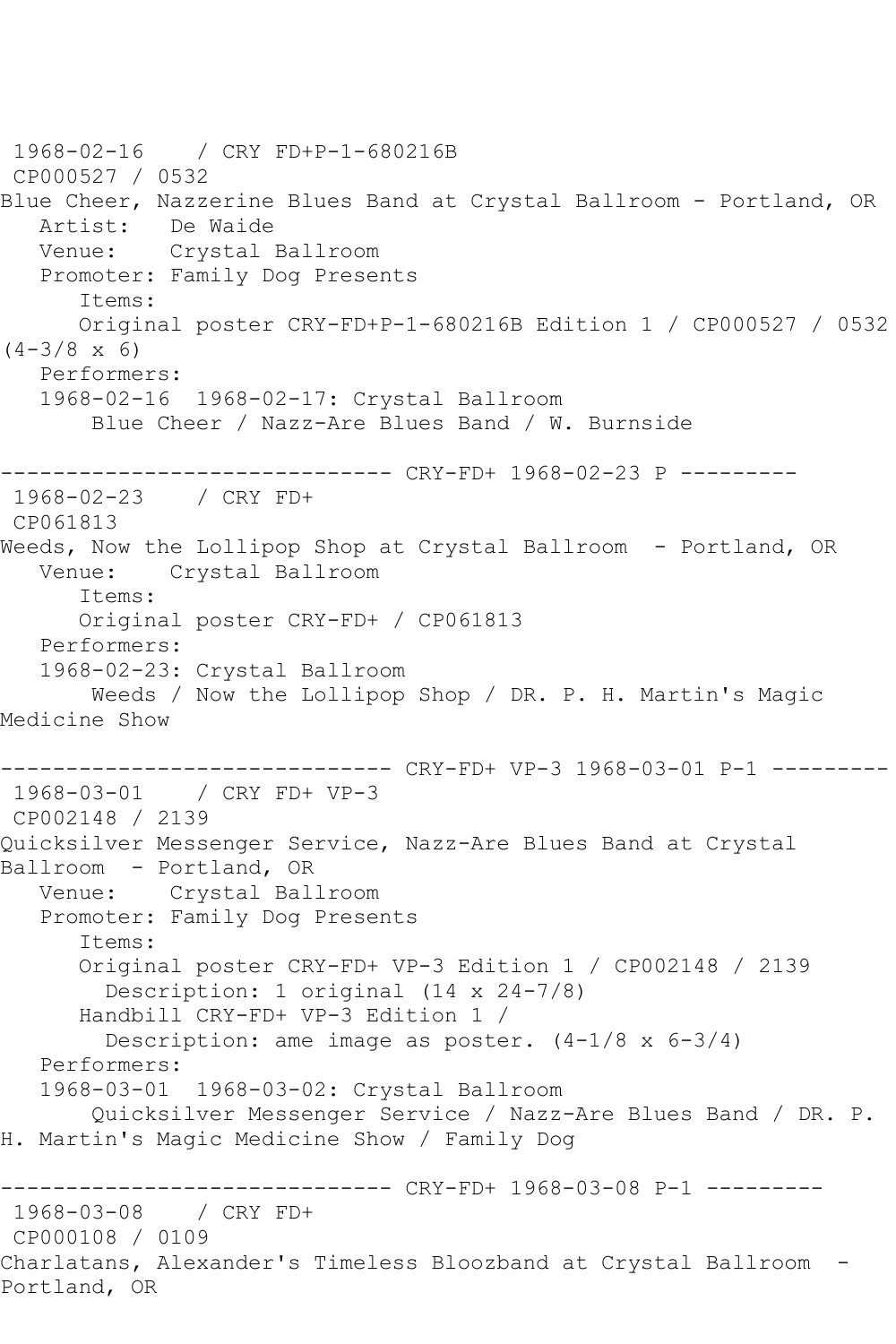Event: H.M.S. Portland<br>Venue: Crystal Ballroon Crystal Ballroom Items: Original poster CRY-FD+ / CP019713 / XH19000309 Original poster CRY-FD+ Edition 1 / CP000108 / 0109 (23 x 15- 1/2) Performers: 1968-03-08 1968-03-09: Charlatans / Alexander's Timeless Bloozband / Crystal Ballroom ------------------------------ CRY 1968-05-03 P-1 --------- 1968-05-03 / CRY CP000704 / 0715 Kaleidoscope, The Fugs at Crystal Ballroom - Portland, OR Venue: Crystal Ballroom Items: Original poster CRY Edition 1 / CP000704 / 0715 CRY / CP018835 / XA19680503 CRY / NONE / XA1968050 Performers: 1968-05-03: Crystal Ballroom Kaleidoscope / Fugs ------------------------------ CRY 1968-05-29 P-1 --------- 1968-05-29 / CRY CP000705 / 0716 Junior Wells, Sound Vendor at Crystal Ballroom - Portland, OR Venue: Crystal Ballroom Items: Original poster CRY Edition 1 / CP000705 / 0716 CRY / CP002832 / 2795 Performers: 1968-05-29 1968-06-01: Crystal Ballroom Junior Wells / Sound Vendor ------------------------------ CRY 1997-04-02 P-1 --------- 1997-04-02 / CRY CP013206 / FK19970402 Morphine at Crystal Ballroom - Portland, OR Artist: Frank Kozik Venue: Crystal Ballroom Items: Original poster CRY Edition 1 / CP013206 / FK19970402 CRY / NONE / FK1997040 Performers: 1997-04-02: Crystal Ballroom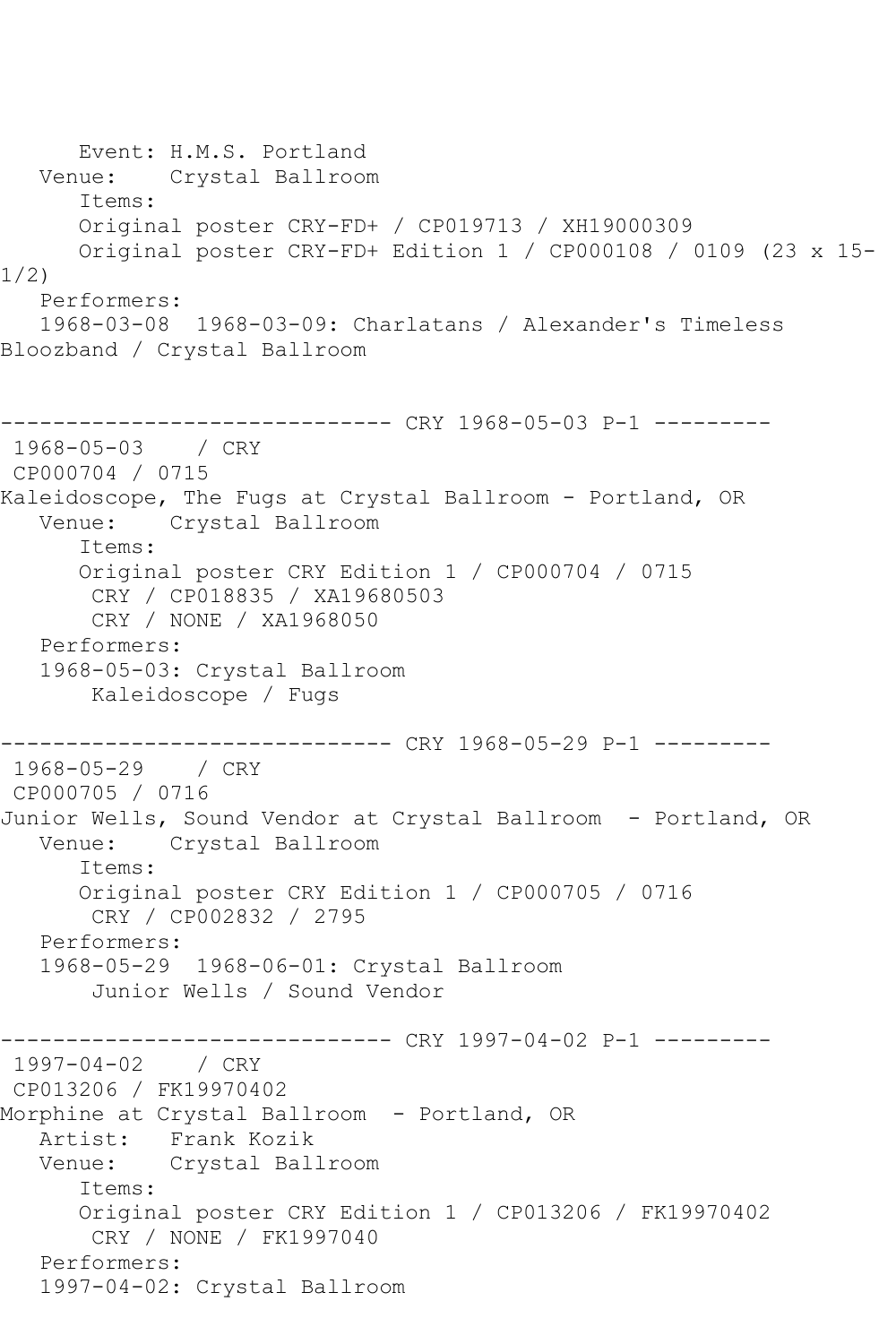Morphine

---------------- CRY 1998-10-17 P ---------1998-10-17 / CRY CP030860 / NM10809 Jon Spencer Blues Explosion at Crystal Ballroom - Portland, OR Venue: Crystal Ballroom Items: Original poster CRY / CP030860 / NM10809 (11 x 17) Performers: 1998-10-17: Crystal Ballroom Jon Spencer Blues Explosion ------------------------------ CRY 19zz-02-29 P-1 --------- 19zz-02-29 / CRY CP019711 / XH19000238 Nazz-Are Blues Band at Crystal Ballroom - Portland, OR Venue: Crystal Ballroom Items: Original poster CRY Edition 1 / CP019711 / XH19000238 CRY / NONE / XH1900023 Performers: 19zz-02-29: Crystal Ballroom Nazz-Are Blues Band ------------------------------ CRY 19zz-04-02 P-1 --------- 19zz-04-02 / CRY CP016013 / ME1157 Morphine at Crystal Ballroom - Portland, OR Artist: Kevin Hutton<br>Venue: Crystal Ball Crystal Ballroom Items: Original poster CRY Edition 1 / CP016013 / ME1157 CRY / CP019647 / XGKH247 Performers: 19zz-04-02: Crystal Ballroom Morphine ------------------------------ CRY 19zz-04-26 P-1 --------- 19zz-04-26 / CRY CP019716 / XH19000426 Tweedy Brothers, Fugs at Crystal Ballroom - Portland, OR Venue: Crystal Ballroom Items: Original poster CRY Edition 1 / CP019716 / XH19000426 CRY / NONE / XH1900042 Performers: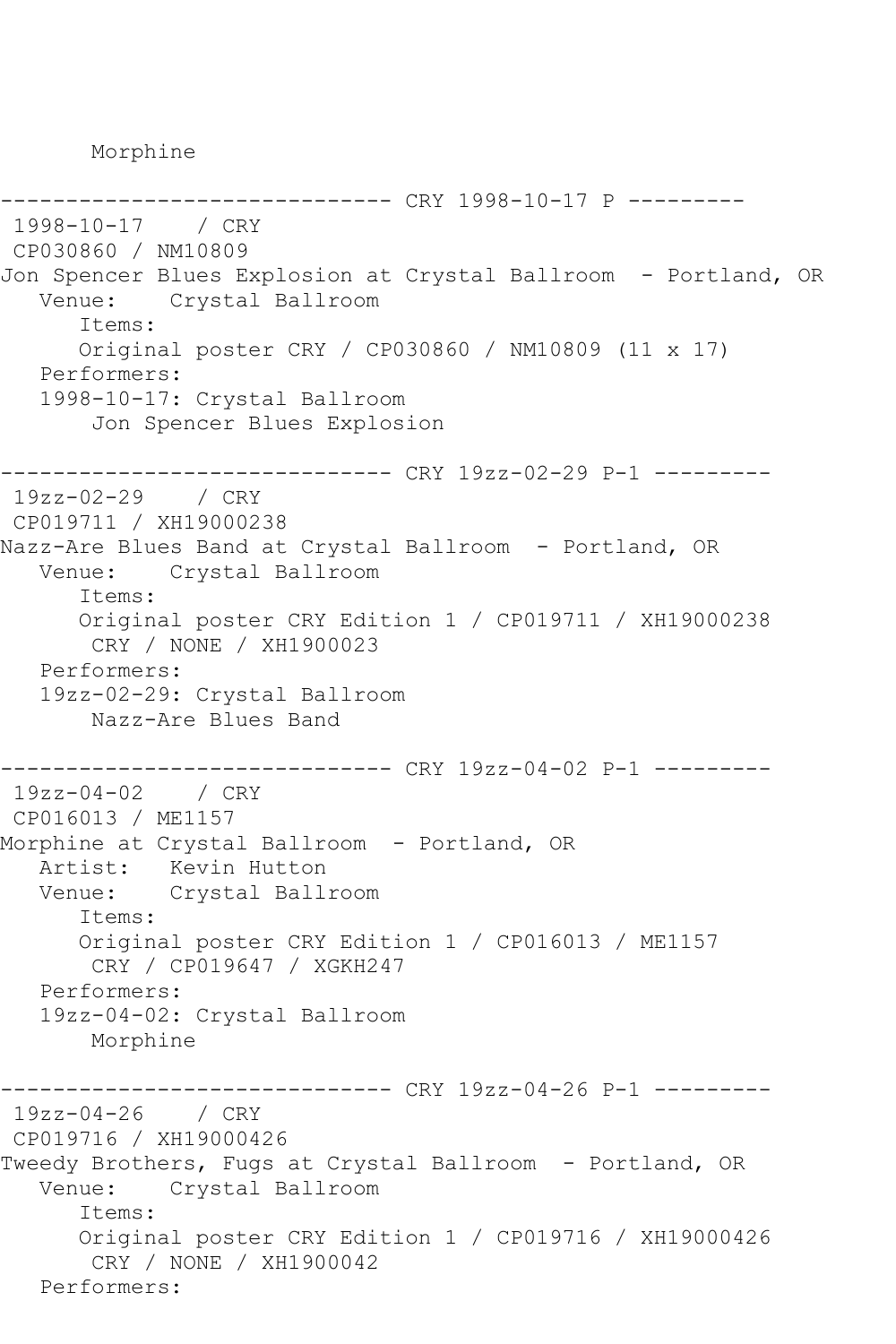```
 19zz-04-26: Crystal Ballroom
        Tweedy Brothers / Fugs
------------------------------ CRY 19zz-07-02 P-1 ---------
19zz-07-02 / CRY 
CP015896 / ME1040
Bo Diddley, Soulful Deacons at Crystal Ballroom - Portland, OR
   Venue: Crystal Ballroom
       Items:
      Original poster CRY Edition 1 / CP015896 / ME1040
   Performers:
   19zz-07-02: Crystal Ballroom
        Bo Diddley / Soulful Deacons
       ------------------------------ MORT-BGP-243 2000-07-30 P-1 ---------
2000-07-30 / MORT BGP-243
CP005489 / CP00738
Hanson at Moore Theater - Portland, OR
   Private Notes: BGP-243
   Artist: Craig Howell
   Venue: Moore Theater
   Promoter: Bill Graham Presents BGP
       Items:
      Original poster MORT-BGP-243 Edition 1 / CP005489 / CP00738 
(13 \times 19 - 1/4) Price: 41.00
   Performers:
   2000-07-30: Moore Theater
        Hanson
   2000-08-02: Crystal Ballroom
   2000-08-04: Warfield Theater
                     ---------- CRY 2000-09-20 P ---------
2000-09-20 / CRY 
CP046729 / CP046729
Upsetter, Lee Scratch Perry at Crystal Ballroom - Portland, OR
   Venue: Crystal Ballroom
   Promoter: KBOO
       Items:
      Original poster CRY / CP046729 / CP046729
   Performers:
   2000-09-20: Crystal Ballroom
        Upsetters / Lee Scratch Perry / Mad Professor
               --------------- CRY 2000-11-02 P ---------
```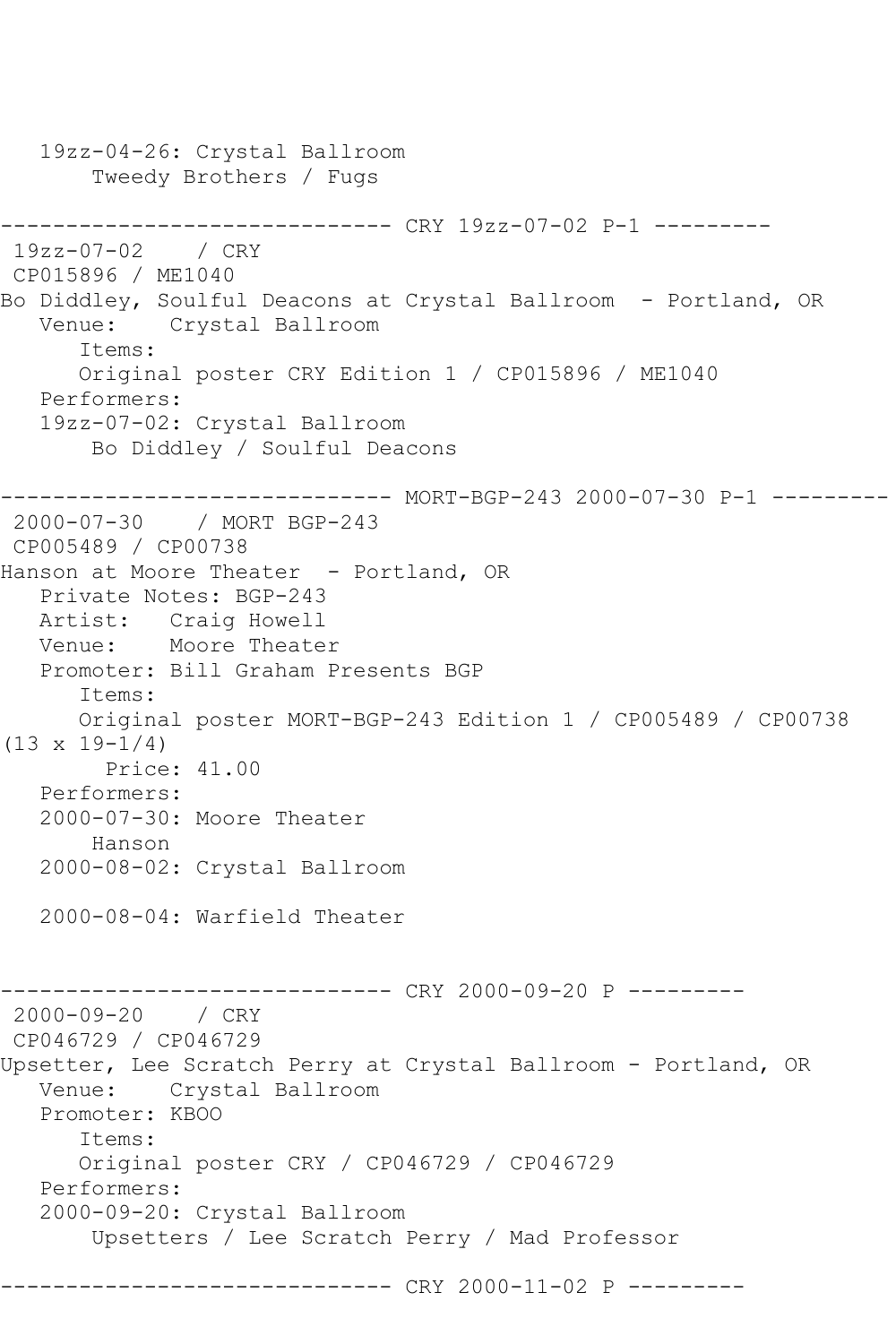```
2000-11-02 / CRY 
CP047041 / CP047041
Coldcut, CCTV at Crystal Ballroom - Portland, OR
    Venue: Crystal Ballroom
    Promoter: McMenamins
       Items:
       Original poster CRY / CP047041 / CP047041
    Performers:
   2000-11-02: Crystal Ballroom
        Coldcut / CCTV / DJ DK
    2000-11-03: Crystal Ballroom
        Cramps / Lords of Altamont
    2000-11-04: Crystal Ballroom
        Retros
    2000-11-04: Lolas Room
        Standard / Helsinki / Temper
    2000-11-05: Crystal Ballroom
        Cherry Poppin Daddies / OPM
    2000-11-06: Lolas Room
        Diva Bands
    2000-11-07: Lolas Room
        Bobby Torres Ensemble
    2000-11-08: Lolas Room
        Paperboys / Casey Neill
    2000-11-09: Crystal Ballroom
        J. Mascis / Pinehurst Kids / Beachwood Sparks
    2000-11-10: Crystal Ballroom
        Hit Explosion
    2000-11-11: Crystal Ballroom
        Bebel Gilberto
    2000-11-15: Crystal Ballroom
        Shane MacGowan
    2000-11-15: Lolas Room
        Minders / Sean Croghan / UHF
    2000-11-16: Crystal Ballroom
        Dark Star Orchestra
    2000-11-17: Crystal Ballroom
        Lost at Last / Ekoostik Hookah / Soul of Fire / Scott 
Huckabay
    2000-11-18: Crystal Ballroom
        Brothers E / Black Angel
    2000-11-19: Crystal Ballroom
        Expresion Latina
    2000-11-27: Crystal Ballroom
        Buffalo Tom
    2000-11-27: Lolas Room
        Norfolk / Western / Brother Egg / VI Foot Sloth
```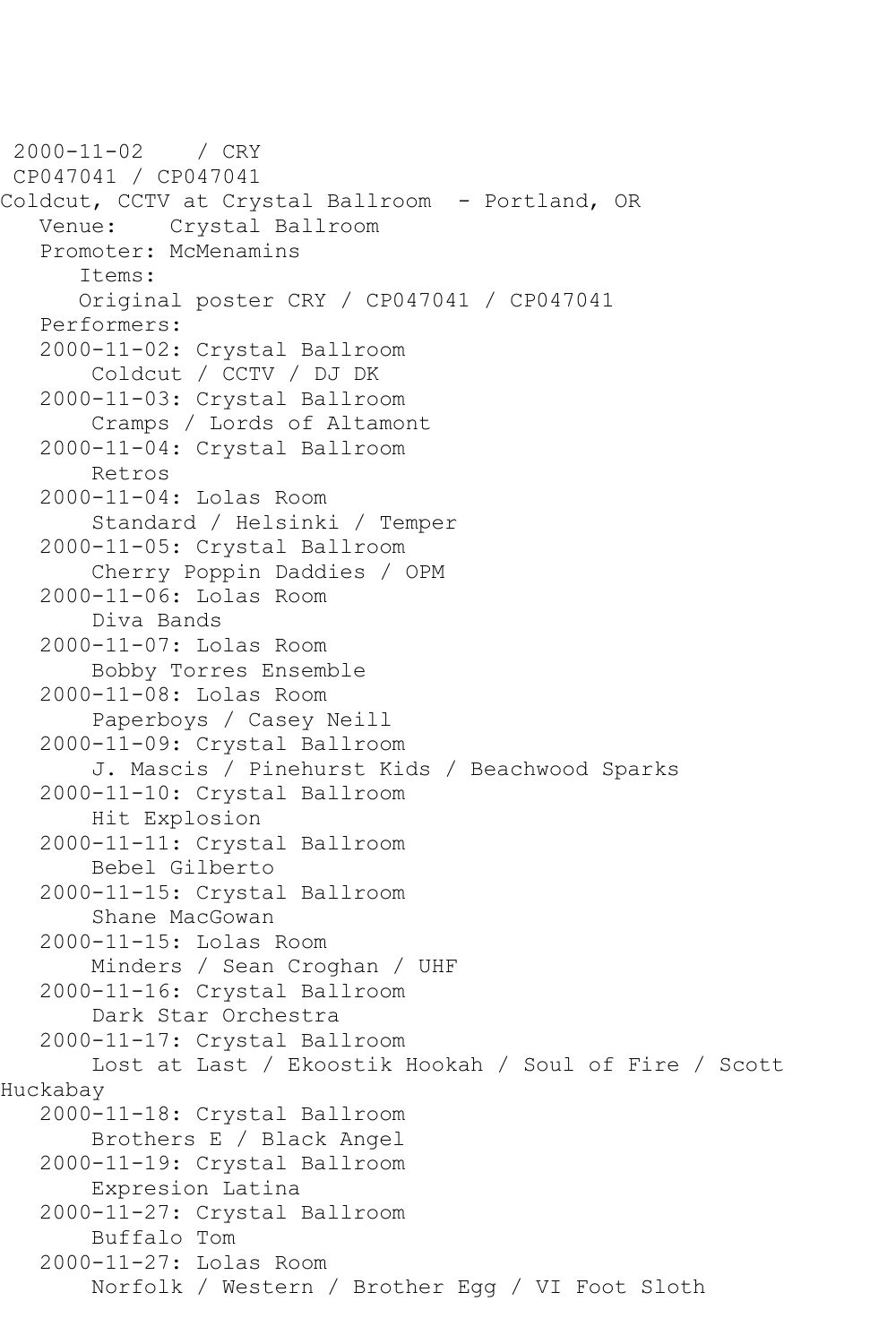------------------------------ CRY 2000-12-03 P --------- 2000-12-03 / CRY CP047040 / CP047040 Cambalache - Portland, OR, Ratt - Portland, OR at Crystal Ballroom - Portland, OR Benefit: New Years 2001 / String Cheese Odyssey Venue: Crystal Ballroom Promoter: McMenamins Items: Original poster CRY / CP047040 / CP047040 Performers: 2000-12-03: Crystal Ballroom Cambalache 2000-12-04: Crystal Ballroom Ratt / Juniors Grades 2000-12-05: Lolas Room Bobby Torres Ensemble 2000-12-06: Lolas Room Patricia Barber 2000-12-07: Crystal Ballroom Leftover Salmon / Karl Denson's Tiny Universe 2000-12-11: Lolas Room 764 Hero / Carissa's Weird 2000-12-12: Lolas Room Salsa Con Sabor 2000-12-19: Lolas Room Salsa Con Sabor 2000-12-26: Lolas Room Salsa Con Sabor 2000-12-14: Crystal Ballroom Steve Kimock 2000-12-18: Crystal Ballroom Elliott Smith / No. 2 / M. Ward 2000-12-20: Lolas Room David Cooley / Hard Swing Band 2000-12-29 2000-12-30: Crystal Ballroom Modest Mouse 2000-12-31: Crystal Ballroom Retros ------------------------------ CRY 2001-03-10 P ---------  $2001 - 03 - 10$ CP046790 / CP046790 Lee Scratch Perry, Mad Professor at Crystal Ballroom - Portland, OR Artist: Mehamy Venue: Crystal Ballroom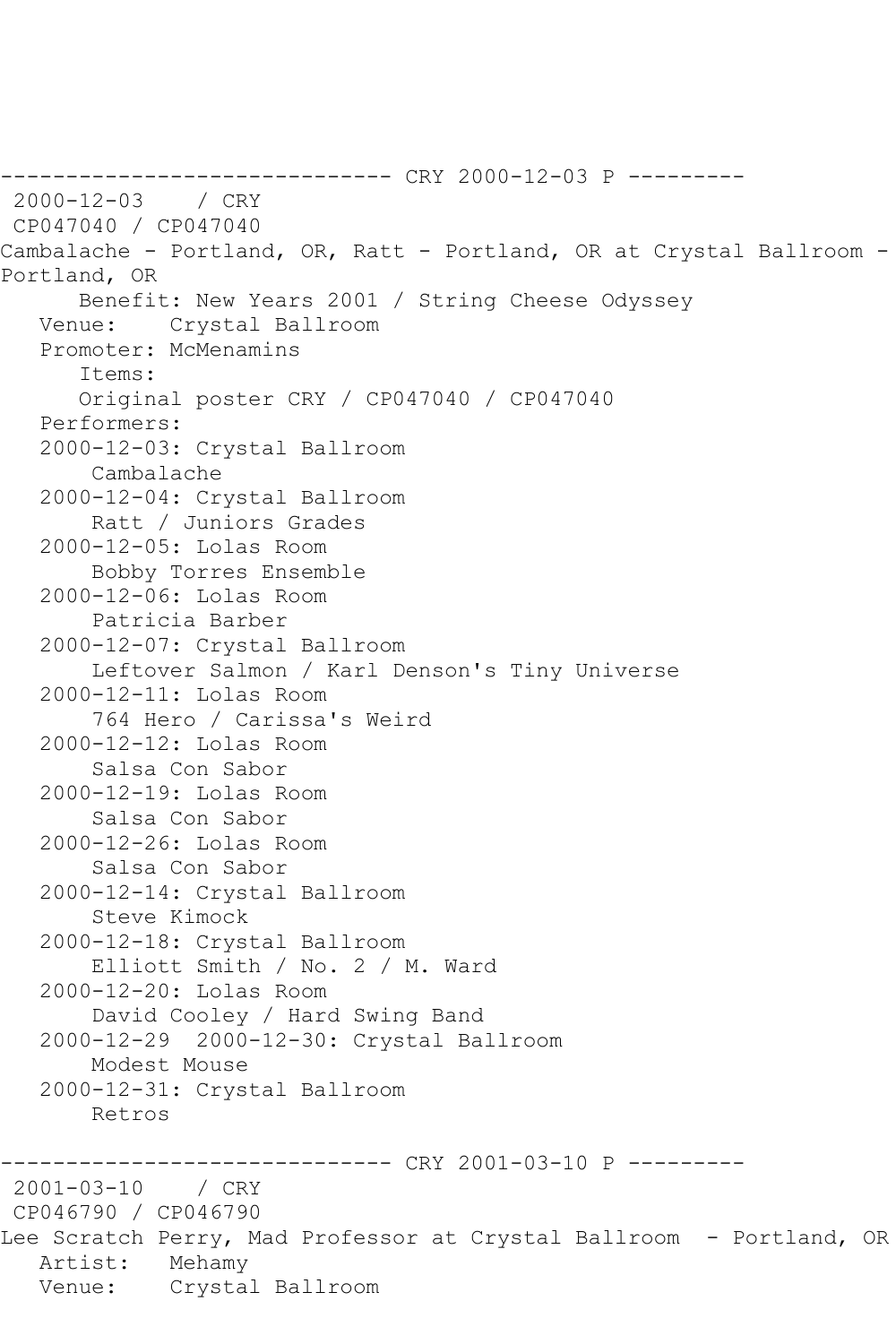Items: Original poster CRY / CP046790 / CP046790 Performers: 2001-03-10: Crystal Ballroom Lee Scratch Perry / Mad Professor ------------------------------ 2001-04-28 P --------- 2001-04-28 / CP050528 / CP050528 Chick Corea, Avishai Cohen at Crystal Ballroom - Portland, OR Artist: Delanorock Venue: Crystal Ballroom Items: Original poster / CP050528 / CP050528 Performers: 2001-04-28: Crystal Ballroom Chick Corea / Avishai Cohen / Jeff Ballard 2001-04-29: Wow Hall Chick Corea / Avishai Cohen / Jeff Ballard ------------------------------ 2001-07-23 P --------- 2001-07-23 / CP701567 / CP701567 Lucinda Williams, Jim Lauderdale at Crystal Ballroom [Portland, OR] Notes: Limited Edition of 115 This item appears in the book 'The Art of Modern Rock' as AMR # 483.7 Artist: Gary Houston Venue: Crystal Ballroom Items: Original poster / CP701567 / CP701567 (14 x 25) Performers: 2001-07-23: Crystal Ballroom Lucinda Williams / Jim Lauderdale ------------------------------ CRY 2001-08-11 P --------- 2001-08-11 / CRY CP046717 / CP046717 Buju Banton at Crystal Ballroom – Portland, OR<br>Venue: Crystal Ballroom Crystal Ballroom Items: Original poster CRY / CP046717 / CP046717 Performers: 2001-08-11: Crystal Ballroom Buju Banton ------------------------------ CRY 2001-08-11 P ---------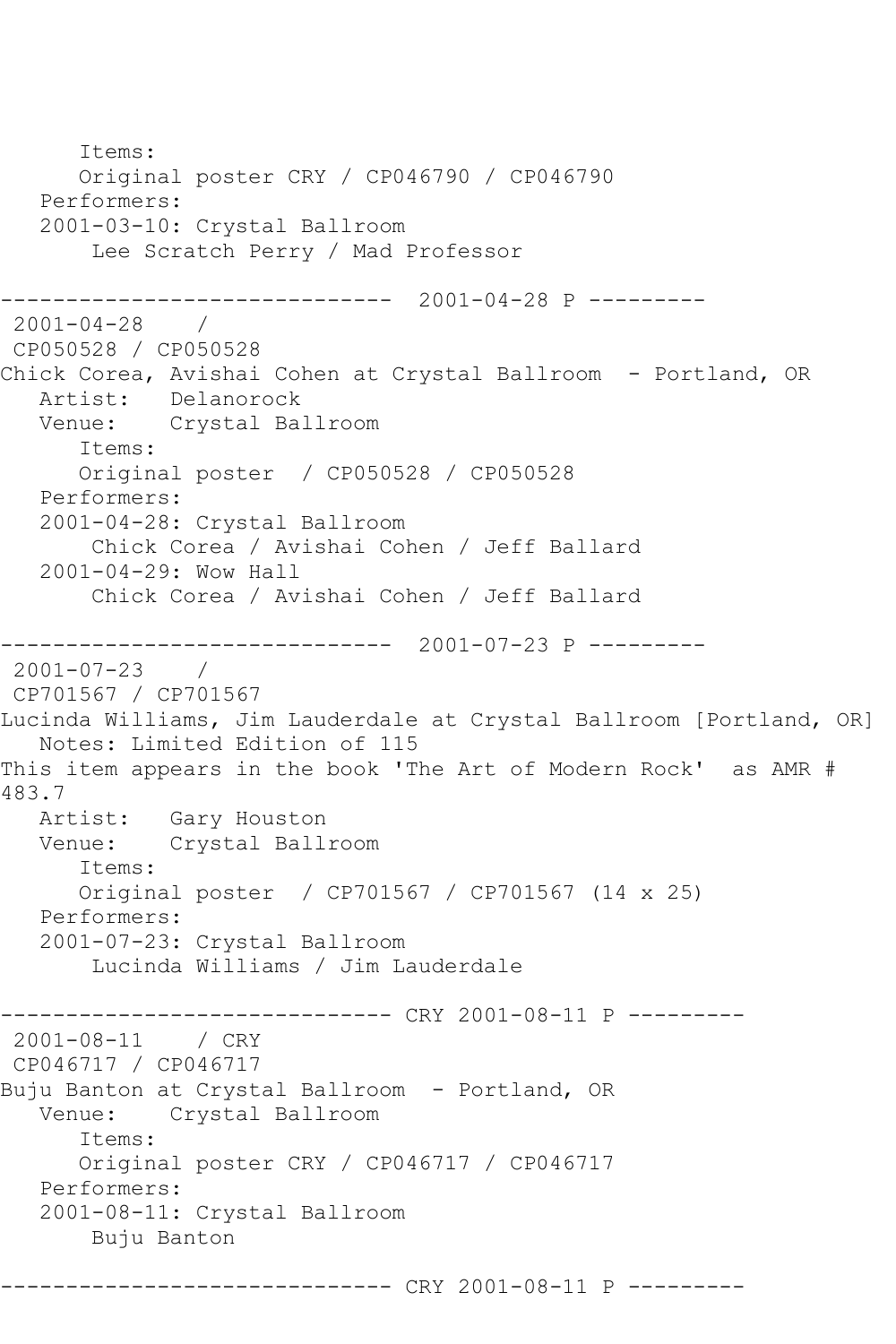```
2001-08-11 / CRY 
CP046718 / CP046718
Buju Banton at Crystal Ballroom - Portland, OR
      Benefit: More TBA
   Venue: Crystal Ballroom
   Promoter: Direct Productions
       Items:
       Original poster CRY / CP046718 / CP046718
   Performers:
   2001-08-11: Crystal Ballroom
       Buju Banton
------------------------------ 2001-09-28 P ---------
2001-09-28 / 
CP700371 / CP700371
Motorhead, Mudhoney at Crystal Ballroom [Portland, OR]
   Notes: Signed Limited Edition of 160
This item appears in the book 'The Art of Modern Rock' as AMR # 065
   Artist: Gary Houston
   Venue: Crystal Ballroom
   Promoter: Thraser Presents
       Items:
      Original poster / CP700371 / CP700371 (13 x 26)
   Performers:
   2001-09-28: Crystal Ballroom
       Motorhead / Mudhoney / Catheters
------------------------------ 2002-04-21 P ---------
2002 - 04 - 21CP700670 / CP700670
Nick Cave and the Bad Seeds, Khan at Crystal Ballroom [Portland, OR]
   Notes: 
This item appears in the book 'The Art of Modern Rock' as AMR # 
151.3
   Artist: Mike King
   Venue: Crystal Ballroom
       Items:
      Original poster / CP700670 / CP700670 (12 x 25)
   Performers:
   2002-04-21: Crystal Ballroom
       Nick Cave and the Bad Seeds / Khan / Kid Congo Powers
              ------------------------------ CRY 2002-04-22 P ---------
2002-04-22
CP046539 / CP046539
Medeski Martin and Wood, DJ P Love at Crystal Ballroom - Portland, 
OR
```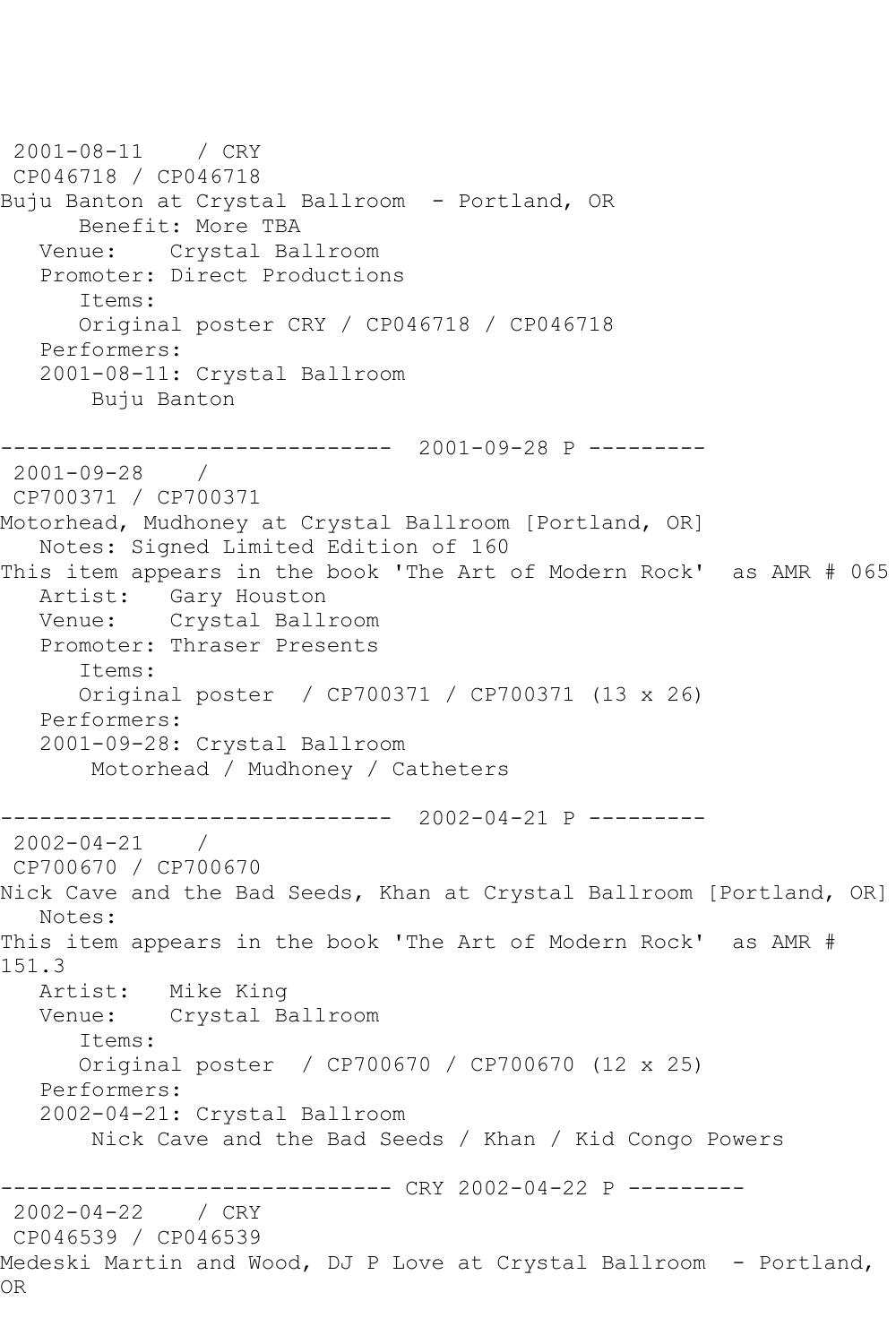Private Notes: \* A/A- several CHECK Benefit: HOB 3 Artist: Randy Tuten<br>Venue: Crystal Bal Crystal Ballroom Promoter: House of Blues Concerts Items: Original poster CRY / CP046539 / CP046539 (13 x 19) Performers: 2002-04-22 2002-04-23: Crystal Ballroom Medeski Martin and Wood / DJ P Love 2002-04-25: McDonald Theater Medeski Martin and Wood / DJ P Love 2002-04-24: Paramount Theater, Oakland Medeski Martin and Wood / DJ P Love ------------------------------ 2002-05-19 P --------- 2002-05-19 / CP700956 / CP700956 Melvins, Dead Low tide at Crystal Ballroom [Portland, OR] Notes: This item appears in the book 'The Art of Modern Rock' as AMR # 273.3 Artist: Guy Burwell Venue: Crystal Ballroom Promoter: Thrasher Presents Items: Original poster / CP700956 / CP700956 (11 x 17) Performers: 2002-05-19: Crystal Ballroom Melvins / Dead Low tide ------------------------------ 2002-06-07 P --------- 2002-06-07 / CP700952 / CP700952 Whitestripes, Brendan Benson at Crystal Ballroom [Portland, OR] Notes: This item appears in the book 'The Art of Modern Rock' as AMR # 272.2 Artist: Guy Burwell<br>Venue: Crystal Bal Crystal Ballroom Items: Original poster / CP700952 / CP700952 (17 x 11) Performers: 2002-06-07: Crystal Ballroom Whitestripes / Brendan Benson / Whirlwind Heat ------------------------------ CRY 2002-10-08 P ---------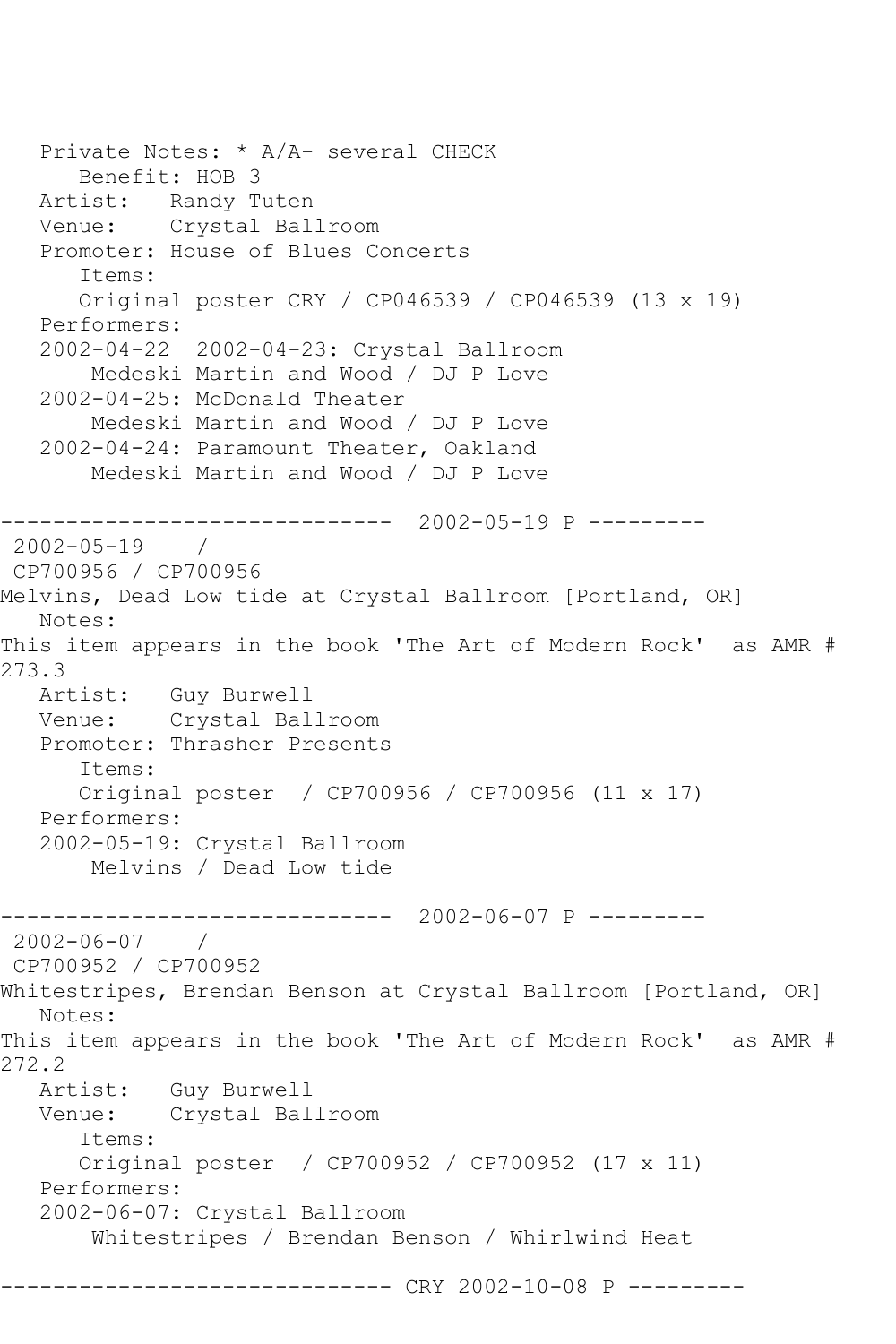2002-10-08 / CRY CP031012 / NM10961 Queens of Stone Age at Crystal Ballroom - Portland, OR Venue: Crystal Ballroom Items: Original poster CRY / CP031012 / NM10961 (11-1/2 x 23) Performers: 2002-10-08: Crystal Ballroom Queens of the Stone Age ------------------------------ CRY 2002-10-22 P --------- 2002-10-22 / CRY CP031061 / NM11010 Gov't Mule, Drive By Truckers at Crystal Ballroom - Portland, OR Venue: Crystal Ballroom Items: Original poster CRY / CP031061 / NM11010 Performers: 2002-10-22: Crystal Ballroom Gov't Mule / Drive By Truckers ------------------------------ 2004-03-06 P --------- 2004-03-06 / CP051075 / CP051075 Melvins, Mudhoney at Crystal Ballroom - Portland, OR Notes: 200 prints, signed and numbered. 4 colors. Private Notes: DieselDone Artist: Guy Burwell Venue: Crystal Ballroom Promoter: Thrasher Presents Items: Original poster / CP051075 / CP051075 (16 x 23) Price: 35.00 Performers: 2004-03-06: Crystal Ballroom Melvins / Mudhoney ------------------------------ 2004-05-05 P --------- 2004-05-05 / CP701805 / CP701805 Death Cab For Cutie, Ben Kweller at Crystal Ballroom [Portland, OR] Notes: Two Color Silkscreen on Creme Paper. Limited Edition of 100 Artist: Todd Slater Venue: Crystal Ballroom Items: Original poster / CP701805 / CP701805 (16 x 23)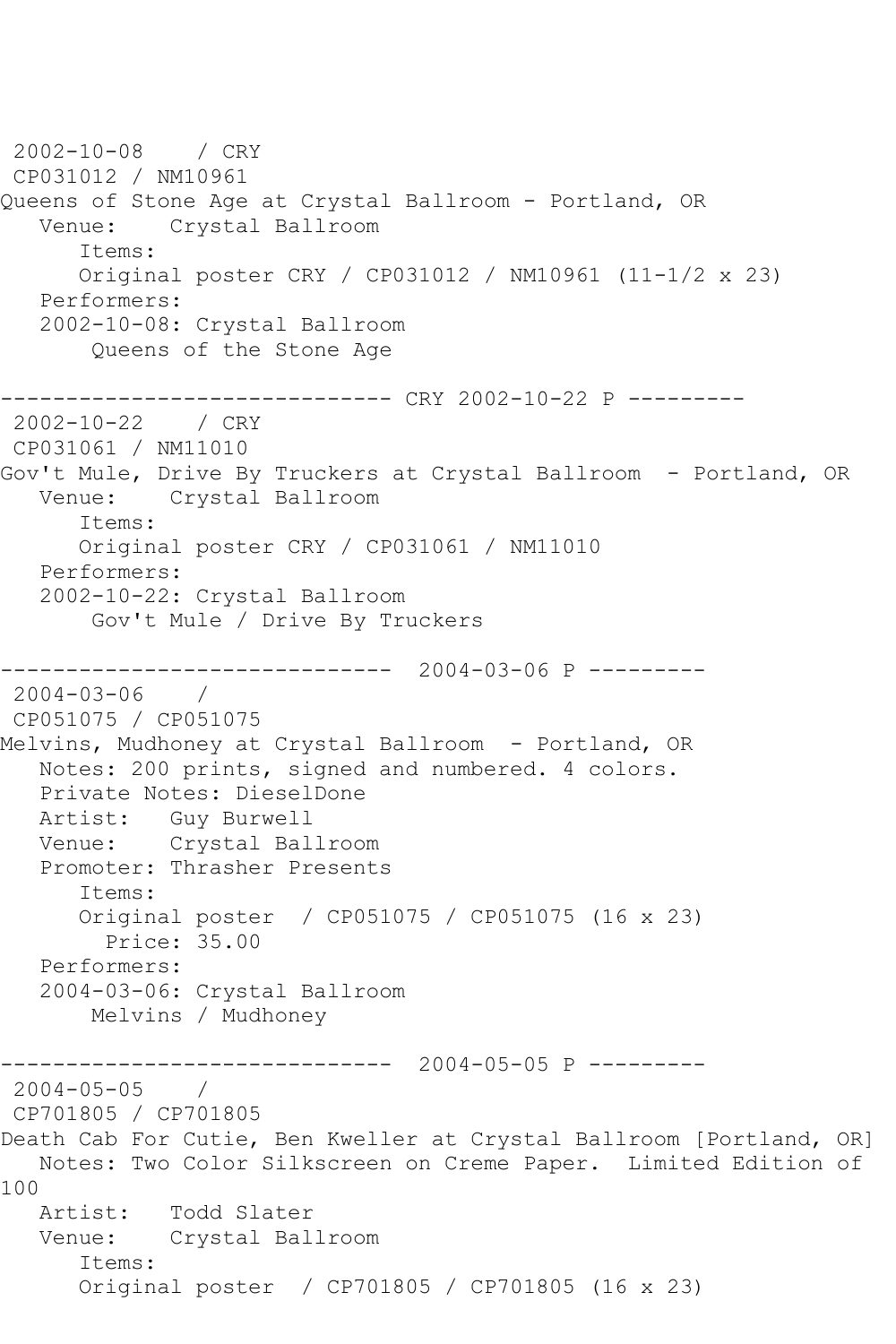```
 Performers:
   2004-05-05: Crystal Ballroom
        Death Cab For Cutie / Ben Kweller
------------------------------ 2004-05-05 P ---------
2004-05-05 / 
CP701806 / CP701806
Ben Kweller, Death Cab For Cutie at Crystal Ballroom [Portland, OR]
   Notes: Two Color Silkscreen on Creme Paper. Limited Edition of 
100<br>Artist:
            Todd Slater
   Venue: Crystal Ballroom
       Items:
       Original poster / CP701806 / CP701806 (16 x 23)
   Performers:
   2004-05-05: Crystal Ballroom
        Ben Kweller / Death Cab For Cutie
            ------------------------------ 2004-05-12 P ---------
2004 - 05 - 12CP701735 / CP701734
My Morning Jacket, M. Ward at Crystal Ballroom [Portland, OR]
   Notes: Signed and numbered silkscree, edition of 400
   Private Notes: DieselDone
   Artist: Guy Burwell
   Venue: Crystal Ballroom
   Promoter: Diesel Fuel Prints
       Items:
       Original poster / CP701735 / CP701734
         Price: 30.00
 / 
   Performers:
   2004-05-12: Crystal Ballroom
        My Morning Jacket / M. Ward
               ------------------------------ 2004-05-28 P ---------
2004-05-28 / 
CP701804 / CP701804
Yo La Tengo at Crystal Ballroom [Portland, OR]
   Notes: Three Color Silkscreen Flo Inks. Limited Edition of 100.
   Artist: Todd Slater
   Venue: Crystal Ballroom
       Items:
      Original poster / CP701804 / CP701804 (18 x 24)
   Performers:
   2004-05-28: Crystal Ballroom
        Yo La Tengo
```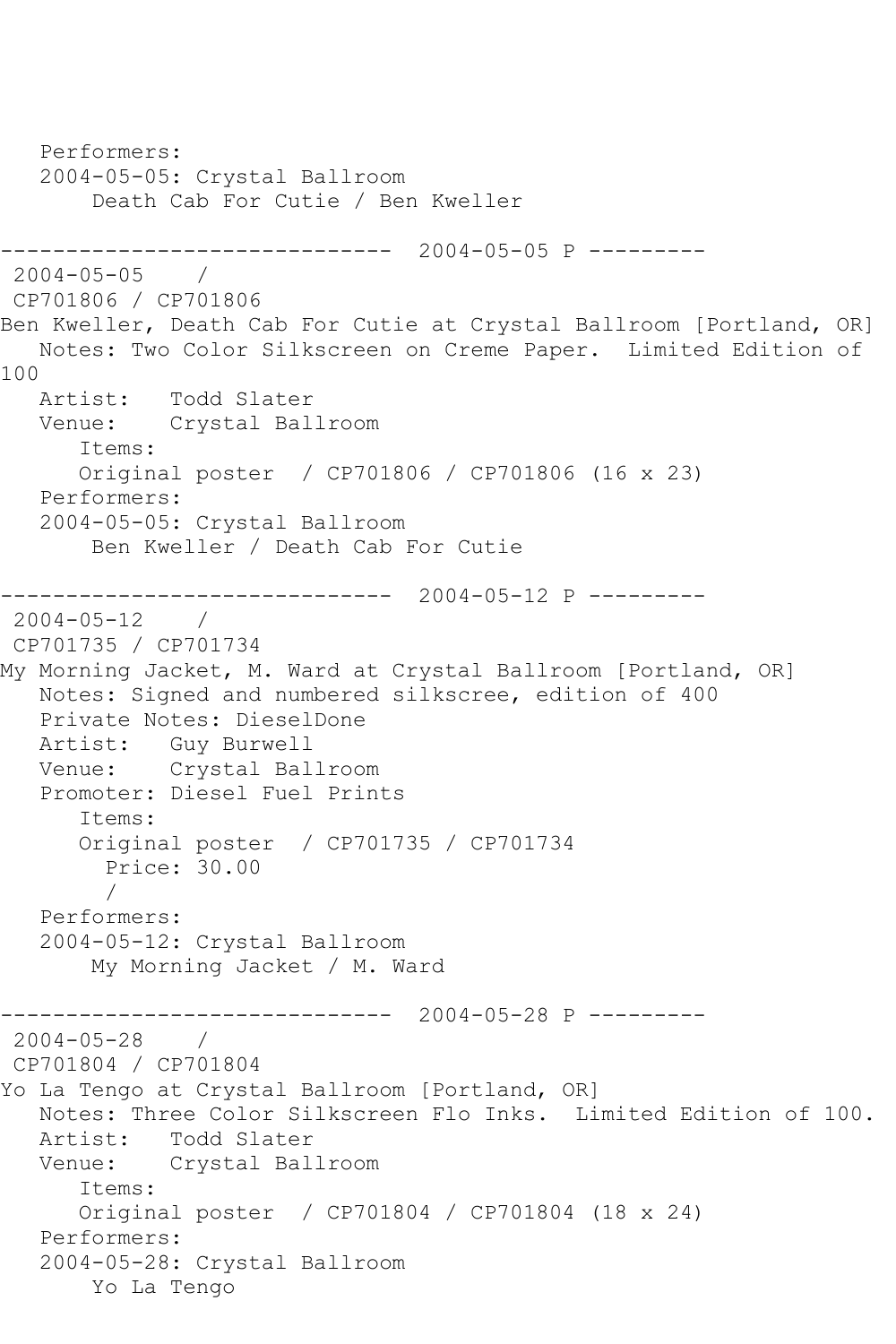------------------------------ CRY zzzz-01-17 P -------- zzzz-01-17 / CRY CP048037 / CP048037 Jayhawks, Blue Rodeo at Crystal Ballroom - Portland, OR Venue: Crystal Ballroom Items: Original poster CRY / CP048037 / CP048037 Performers: zzzz-01-17: Crystal Ballroom Jayhawks / Blue Rodeo / Neko Case ------------------------------ CRY zzzz-02-28 P -------- zzzz-02-28 w / CRY CP048107 / CP048107 Blue Rodeo, John Wesley Harding at Crystal Ballroom - Portland, OR Venue: Crystal Ballroom Items: Original poster CRY / CP048107 / CP048107 Performers: zzzz-02-28 wed: Crystal Ballroom Blue Rodeo / John Wesley Harding / Dryer zzzz-03-10 sat: Crystal Ballroom Lee Scratch Perry / Mad Professor zzzz-03-17 sat: Crystal Ballroom Poison Idea / Deadmoon zzzz-03-30 fri: Crystal Ballroom Quasi / Lou Barlow / Magnuson / Dave Rick zzzz-03-31 sat: Crystal Ballroom Guided By Voices / Minus 5 / Creeper Lagoon zzzz-04-26 mon: Crystal Ballroom Chicks on Speed / IQU ------------------------------ zzzz-03-04 P --------  $zzzz-03-04$  s / CP051069 / CP051069 Zeke, Murder City Devils at Crystal Ballroom - Portland, OR Artist: Guy Burwell Venue: Crystal Ballroom Promoter: McMenamin Folks / Thrasher Presents Items: Original poster / CP051069 / CP051069 Performers: zzzz-03-04 sat: Crystal Ballroom Zeke / Murder City Devils / Valentine Killers / Catheters --------- CRY zzzz-03-16 P ---------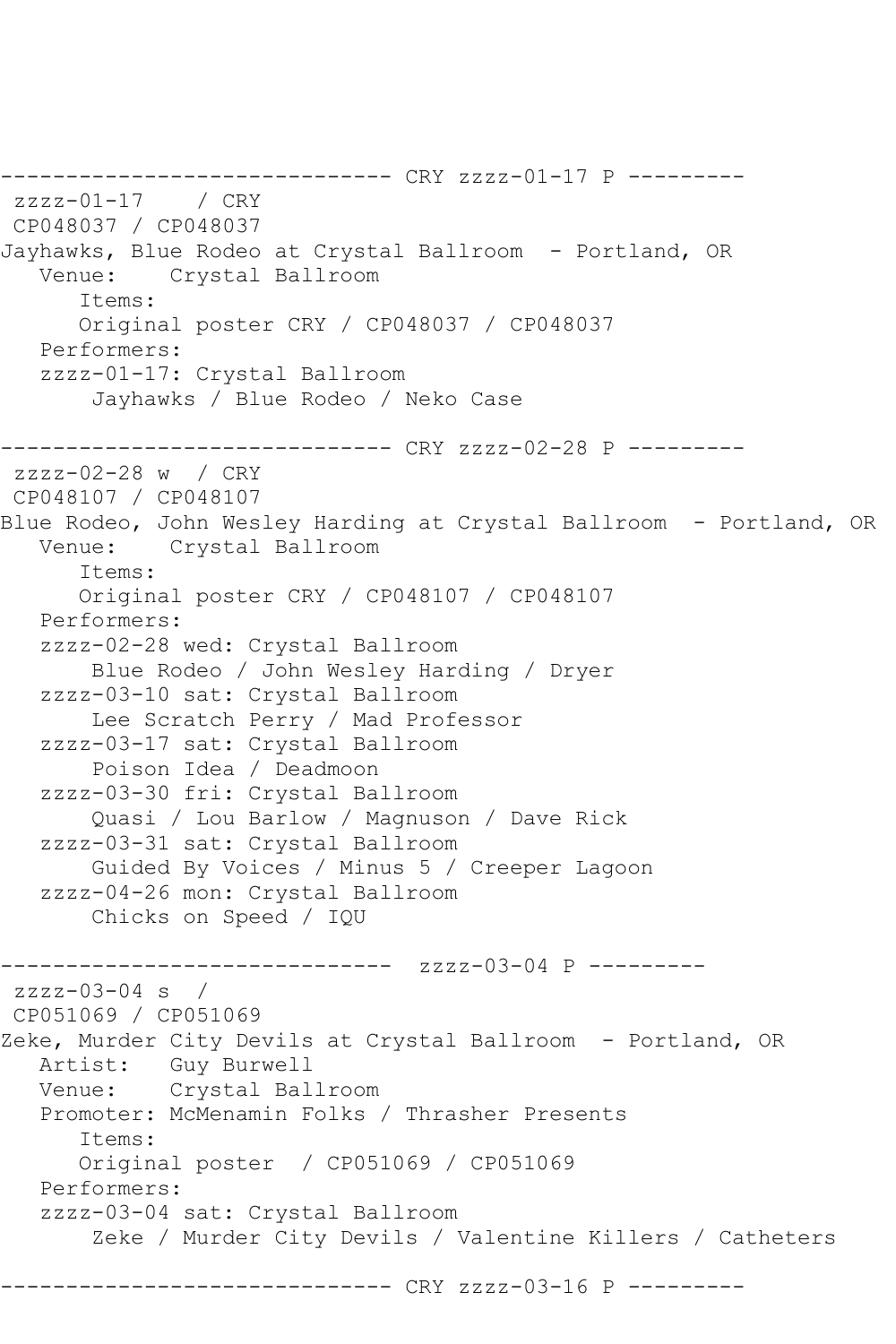zzzz-03-16 f / CRY CP048094 / CP048094 Samples, Chris Di Croce at Crystal Ballroom - Portland, OR Venue: Crystal Ballroom Items: Original poster CRY / CP048094 / CP048094 Performers: zzzz-03-16 fri: Crystal Ballroom Samples / Chris Di Croce ------------------------------ CRY zzzz-03-17 P -------- zzzz-03-17 s / CRY CP048097 / CP048097 Poison Idea, Dead Moon at Crystal Ballroom - Portland, OR Benefit: Punk Rock St. Paddys party Venue: Crystal Ballroom Items: Original poster CRY / CP048097 / CP048097 Performers: zzzz-03-17 sat: Crystal Ballroom Poison Idea / Deadmoon / Reload ------------------------------ CRY zzzz-04-21 P -------- zzzz-04-21 / CRY CP030211 / NM10160 Nick Cave at Crystal Ballroom - Portland, OR<br>Venue: Crystal Ballroom Crystal Ballroom Items: Original poster CRY / CP030211 / NM10160 (12 x 25) Performers: zzzz-04-21: Crystal Ballroom Nick Cave ------------------------------ CRY zzzz-04-24 P -------- zzzz-04-24 t / CRY CP048095 / CP048095 Amy Ray and the Butchies, Sarah Dougher at Crystal Ballroom -Portland, OR Venue: Crystal Ballroom Items: Original poster CRY / CP048095 / CP048095 Performers: zzzz-04-24 tue: Crystal Ballroom Amy Ray and the Butchies / Sarah Dougher ------------------------------ CRY zzzz-05-25 P -------- zzzz-05-25 f / CRY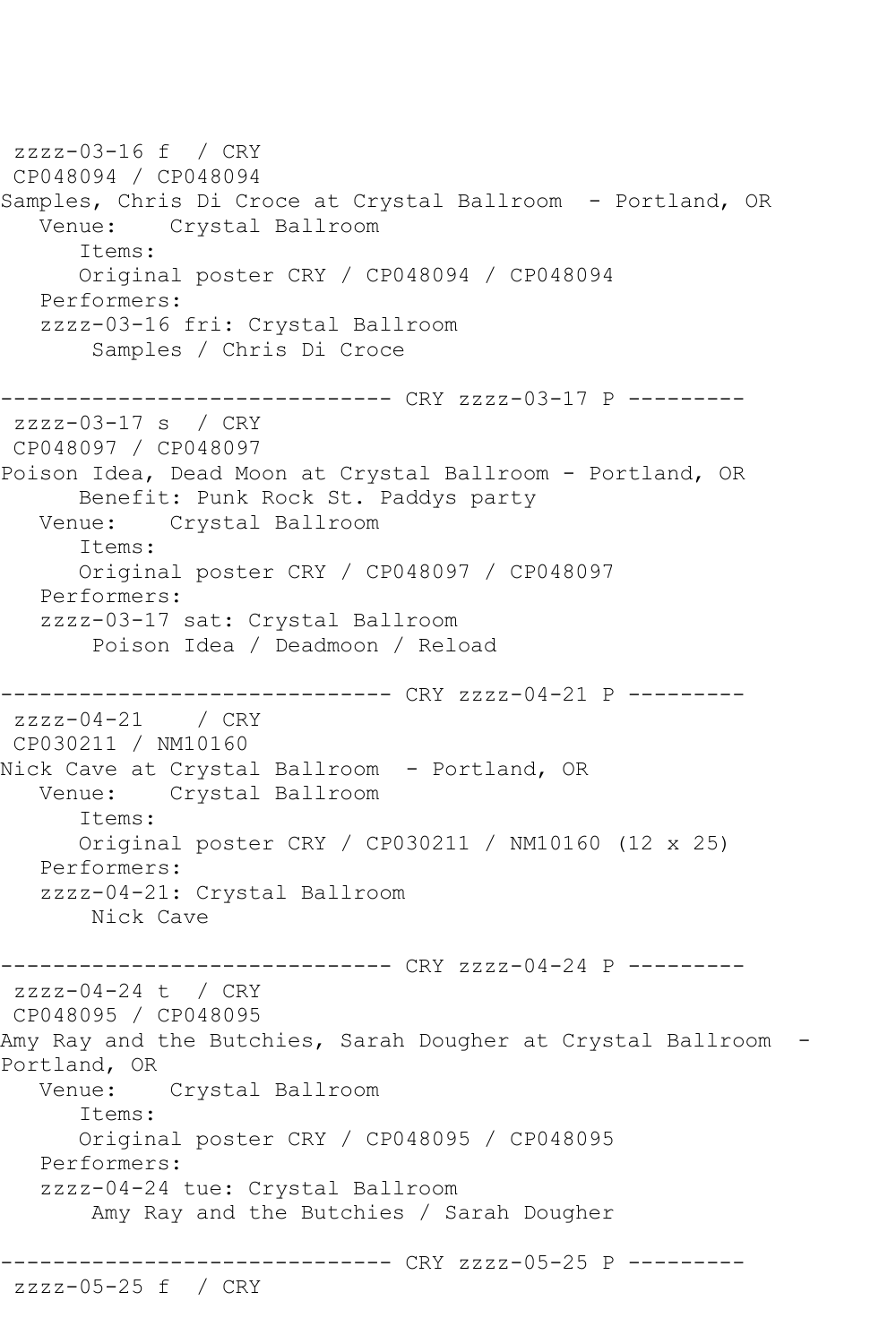CP048033 / CP048033 Steve Kimock at Crystal Ballroom - Portland, OR Venue: Crystal Ballroom Items: Original poster CRY / CP048033 / CP048033 Performers: zzzz-05-25 fri: Crystal Ballroom Steve Kimock ------------------------------ RST zzzz-06-03 P -------- zzzz-06-03 / RST CP046910 / CP046910 Tortoise, Nobukazu Takemura at Roseland Theater - Eugene, OR Venue: Roseland Theater Promoter: Monqui Presents Items: Original poster RST / CP046910 / CP046910 Performers: zzzz-06-03: Roseland Theater Tortoise / Nobukazu Takemura zzzz-06-07: Crystal Ballroom Mogwai / Bardo Pond ------------------------------ CRY zzzz-06-25 P -------- zzzz-06-25 / CRY CP030856 / NM10805 Ween at Crystal Ballroom - Portland, OR Venue: Crystal Ballroom Items: Original poster CRY / CP030856 / NM10805 (11 x 17) Performers: zzzz-06-25: Crystal Ballroom Ween ---------- CRY zzzz-07-07 P --------zzzz-07-07 / CRY CP030901 / NM10850 Face To Face, Jimmies at Crystal Ballroom - Portland, OR Venue: Crystal Ballroom Items: Original poster CRY / CP030901 / NM10850 (11 x 17) Performers: zzzz-07-07: Crystal Ballroom Face To Face / Jimmies ------------------------------ CRY zzzz-07-15 P -------- zzzz-07-15 / CRY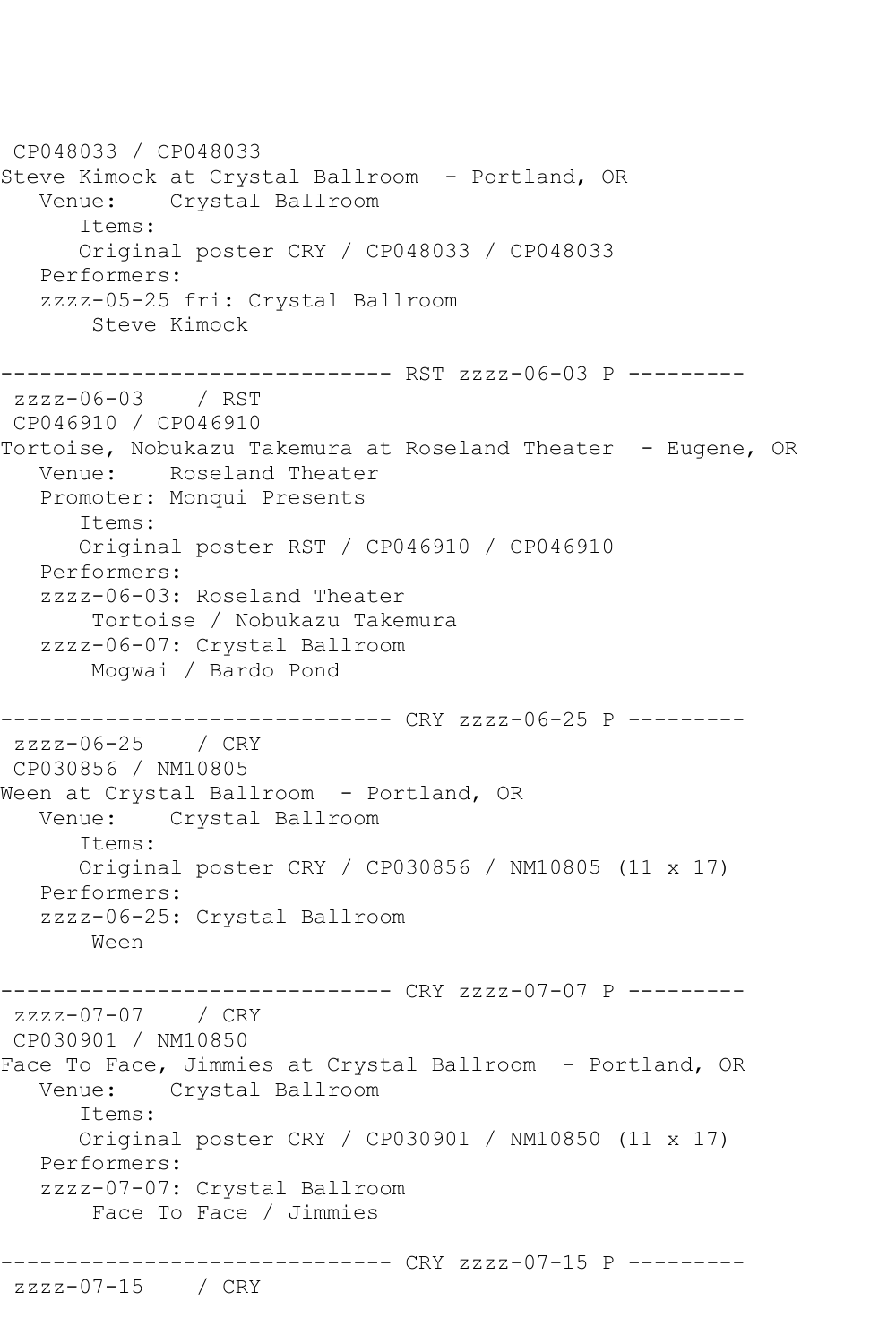CP030935 / NM10884 Merle Haggard at Crystal Ballroom – Portland, OR<br>Venue: Crystal Ballroom Crystal Ballroom Items: Original poster CRY / CP030935 / NM10884 (15 x 26) Performers: zzzz-07-15: Crystal Ballroom Merle Haggard ------------------------------ CRY zzzz-07-23 P -------- zzzz-07-23 m / CRY CP046404 / CP046404 Lucinda Williams at Crystal Ballroom - Portland, OR Venue: Crystal Ballroom Promoter: Monqui Presents Items: Original poster CRY / CP046404 / CP046404 Performers: zzzz-07-23 mon: Crystal Ballroom Lucinda Williams --------------------- zzzz-08-10 P --------zzzz-08-10 s / CP051113 / CP051113 Queens of the Stone Age, And You Will Know Us By the Trail of Dea at Crystal Ballroom - Portland, OR Artist: Guy Burwell Venue: Crystal Ballroom Promoter: Thrasher Presents Items: Original poster / CP051113 / CP051113 Performers: zzzz-08-10 sat: Crystal Ballroom Queens of the Stone Age / And You Will Know Us By the Trail of Dead ------------------------------ CRY zzzz-08-13 P -------- zzzz-08-13 m / CRY CP046802 / CP046802 Merle Haggard at Crystal Ballroom – Portland, OR<br>Venue: Crystal Ballroom Crystal Ballroom Promoter: McMenamins Items: Original poster CRY / CP046802 / CP046802 Performers: zzzz-08-13 mon: Crystal Ballroom Merle Haggard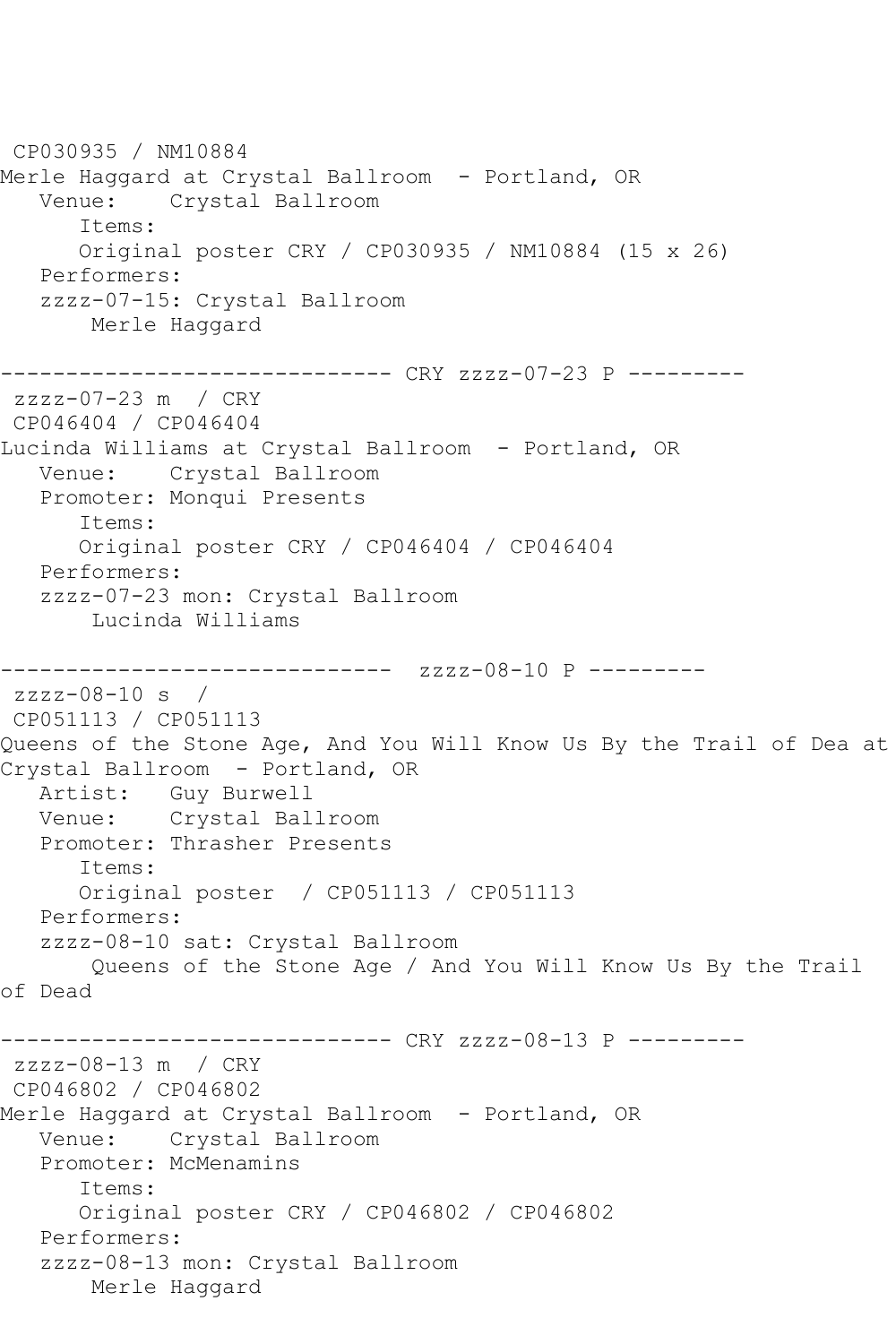------------------------------ CRY zzzz-10-01 P -------- zzzz-10-01 / CRY CP030193 / NM10142 MXPX at Crystal Ballroom - Portland, OR Venue: Crystal Ballroom Items: Original poster CRY / CP030193 / NM10142 (11 x 17) Performers: zzzz-10-01 zzzz-10-01: Crystal Ballroom MXPX ------------------------------ CRY zzzz-10-01 P -------- zzzz-10-01 m / CRY CP046391 / CP046391 MXPX at Crystal Ballroom - Portland, OR Venue: Crystal Ballroom Promoter: Monqui Presents Items: Original poster CRY / CP046391 / CP046391 Performers: zzzz-10-01 mon: Crystal Ballroom MXPX ----------- CRY zzzz-10-02 P -------- $zzzz-10-02$  / CRY CP030362 / NM10311 Doves, My Morning Jacket at Crystal Ballroom - Portland, OR Venue: Crystal Ballroom Items: Original poster CRY / CP030362 / NM10311 (16 x 24) Performers: zzzz-10-02: Crystal Ballroom Doves / My Morning Jacket ------------------------------ zzzz-10-02 P -------- zzzz-10-02 w / CP052476 / CP052476 Doves, My Morning Jacket at Crystal Ballroom - Portland, OR Artist: Gary Houston (Voodoo Catbox)<br>Venue: Crystal Ballroom Crystal Ballroom Items: Original poster / CP052476 / CP052476 Performers: zzzz-10-02 wed: Crystal Ballroom Doves / My Morning Jacket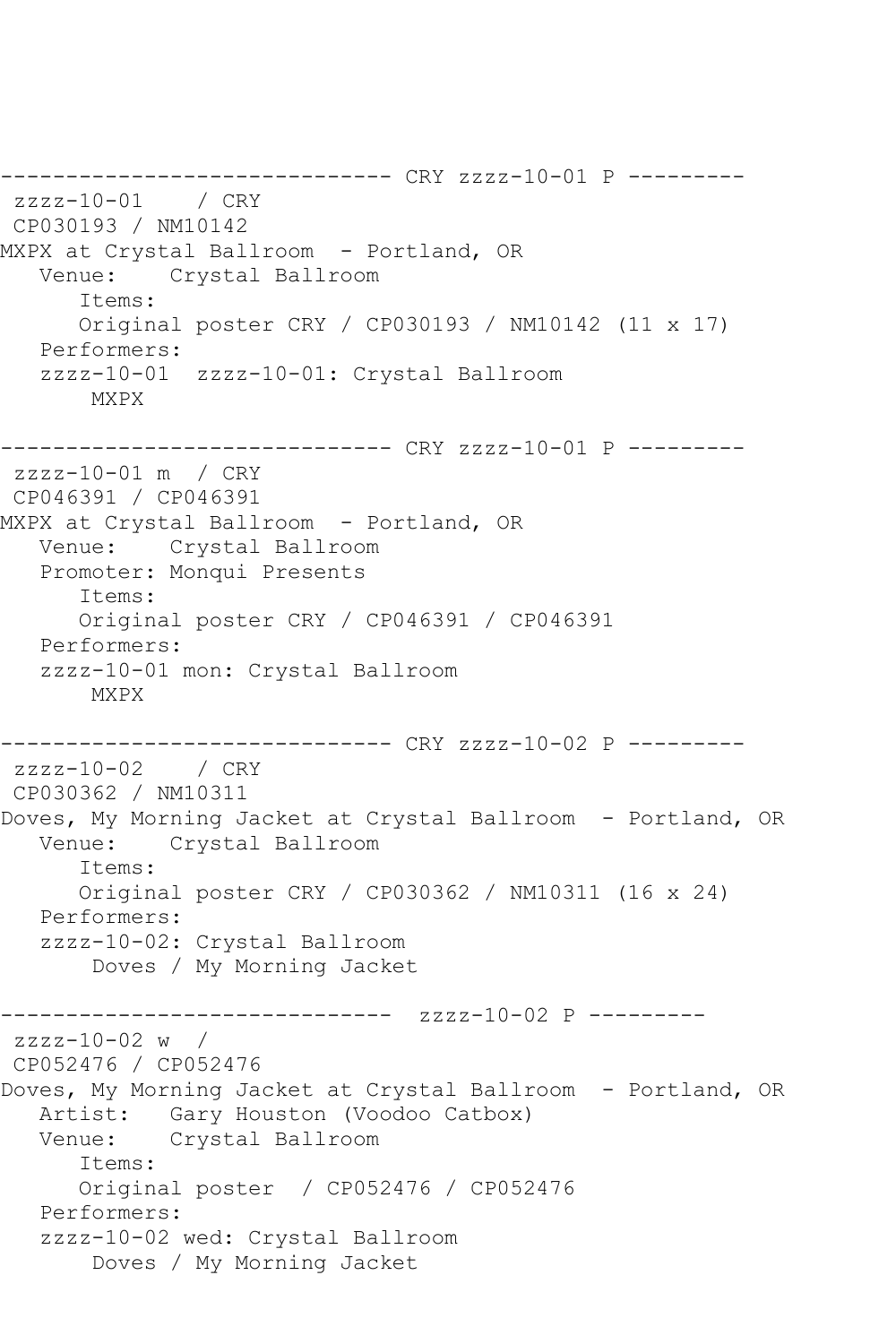------------------------------ CRY zzzz-10-10 P -------- zzzz-10-10 / CRY CP030151 / NM10100 Old 97's at Crystal Ballroom - Portland, OR<br>Venue: Crystal Ballroom Crystal Ballroom Items: Original poster CRY / CP030151 / NM10100 (11 x 17) Performers: zzzz-10-10: Crystal Ballroom Old 97's ------------------------------ CRY zzzz-10-17 P -------- zzzz-10-17 w / CRY CP046416 / CP046416 Jon Spencer Blues Explosion at Crystal Ballroom - Portland, OR Venue: Crystal Ballroom Promoter: Monqui Presents Items: Original poster CRY / CP046416 / CP046416 Performers: zzzz-10-17 wed: Crystal Ballroom Jon Spencer Blues Explosion ------------------------------ CRY zzzz-11-11 P -------- zzzz-11-11 s / CRY CP046734 / CP046734 Thievery Corporation, Bebel Gilberto at Crystal Ballroom - Portland, OR<br>
Venue: Crystal Ballroom Promoter: Plan B Items: Original poster CRY / CP046734 / CP046734 Performers: zzzz-11-11 sat: Crystal Ballroom Thievery Corporation / Bebel Gilberto / J. Boogie ------------------------------ CRY zzzz-11-11 P -------- zzzz-11-11 s / CRY CP046735 / CP046735 Bebel Gilberto, Thievery Corporation at Crystal Ballroom - Portland, OR Venue: Crystal Ballroom Promoter: Plan B Items: Original poster CRY / CP046735 / CP046735 Performers: zzzz-11-11 sat: Crystal Ballroom